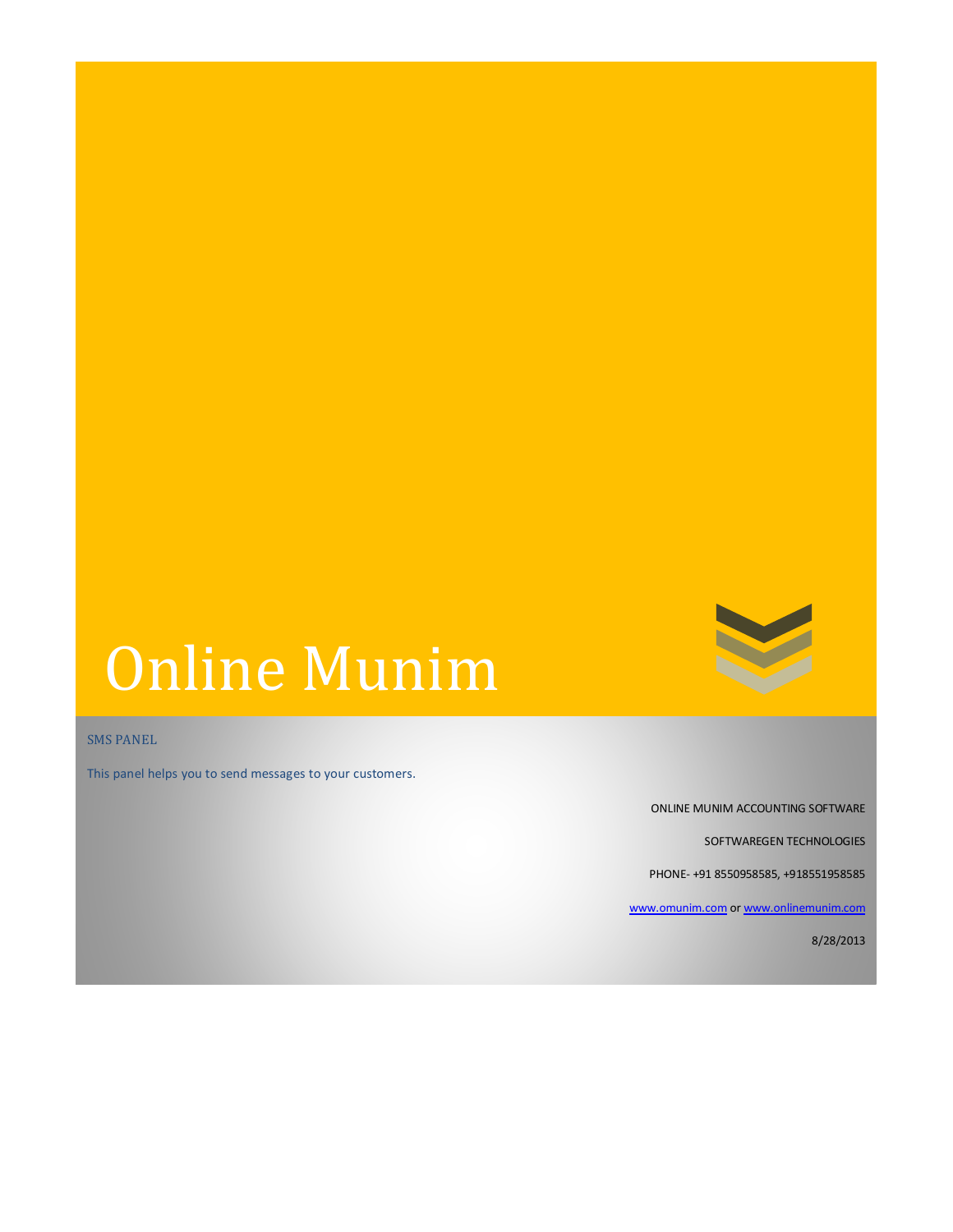# **SMS PANEL**

-This panel helps to send SMS to customers.

|           |   | 23CT Rs. 26900 /10gm |   |                         | Q OMUNIM SEARCH      |                 |                                              |                 |                    | SELECT LANGUAGE $\vert \blacktriangledown$ | <b>OMUNIM 2.4.8</b>   | <b>ALL FIRMS</b> | OMUNIM <b>@</b>                                                 |
|-----------|---|----------------------|---|-------------------------|----------------------|-----------------|----------------------------------------------|-----------------|--------------------|--------------------------------------------|-----------------------|------------------|-----------------------------------------------------------------|
|           | û | 6                    | 晶 |                         |                      | $\hat{\bullet}$ | Ĉ,                                           | $\mathbf{D}$    | <b>Po</b>          | ್ಲ                                         | 疆<br>Ð                | L                | 檙                                                               |
| SMS PANEL |   |                      |   | <b>SMS CREDITS: 774</b> |                      |                 |                                              |                 | <b>REJECT LIST</b> | <b>SMS LOG</b>                             | <b>TEMPLATE PANEL</b> | <b>SMS PACK</b>  | H                                                               |
|           |   |                      |   | $\bullet$               | All Customers        |                 | All Firms<br>Select City                     | <b>ALL INT</b>  |                    |                                            |                       |                  | $\begin{pmatrix} 0 \\ 0 \end{pmatrix}$                          |
|           |   |                      |   | $\circledcirc$          |                      |                 | Mobile Numbers e.g.: 08550958585;08551958585 |                 |                    |                                            |                       |                  | $\mathcal{E}_{\mathcal{D}}$                                     |
|           |   |                      |   |                         | <b>SMS Templates</b> |                 |                                              |                 |                    |                                            |                       |                  | $\bullet$                                                       |
|           |   |                      |   |                         | <b>SMS Message</b>   |                 |                                              |                 |                    |                                            |                       |                  | $\begin{array}{ c } \hline \text{mod} \\ \hline 24 \end{array}$ |
|           |   |                      |   |                         |                      |                 |                                              |                 |                    |                                            |                       |                  |                                                                 |
|           |   |                      |   |                         | 160(1)               |                 |                                              | <b>SEND SMS</b> |                    |                                            |                       |                  | H                                                               |

How to add SMS Templates –

There are two types of Promotional or Transactional SMS.

Promotional SMS – Offers SMS (Not Delivered to DND enable numbers) (Time Period – 9 AM to 9 PM)

Transactional SMS – Predefined Template format SMS, delivered on DND numbers also.

Note – Transactional SMS accept only English written SMS, for other languages add in Promotional SMS.

Predefined Templates –

Dear XXXX TRANSACTION ID XXXX

XXXX ALERT MESSAGE XXXX

### **Release Loan Template -**

Dear CUST\_NAME, LOAN TRANSACTION ID S\_NO Loan Amount: PRINCIPAL\_AMT Interest Rec: Rs. TOTAL\_INTEREST Cash Rec: Rs. TOTAL\_AMOUNT Loan Release Date: RELEASE\_DATE Articles: ITEM\_NAME Loan has been released. Thank you for business! FIRM\_SHOP\_NAME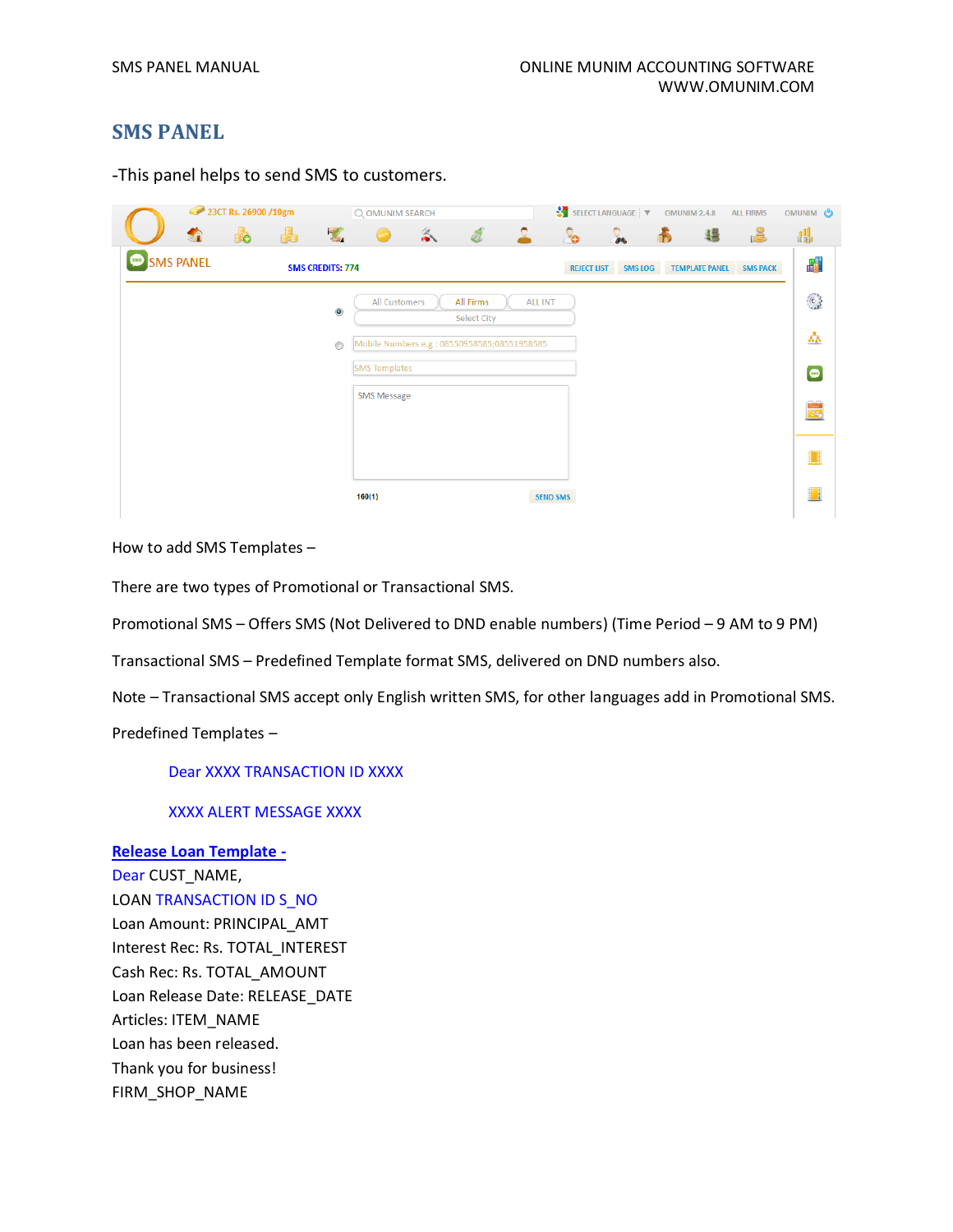#### SMS PANEL MANUAL **SMS PANEL MANUAL ONLINE MUNIM ACCOUNTING SOFTWARE** WWW.OMUNIM.COM

| <b>SMS PANEL</b>                                                                                                                                                                                                                         | <b>SMS CREDITS: 774</b>  | <b>SMS LOG</b><br><b>REJECT LIST</b>                                                                                                                                                                             | <b>TEMPLATE PANEL</b><br>SMS <sub>I</sub>                                                                |                                                                                                                                                                                                                                                                                          |  |  |  |  |  |
|------------------------------------------------------------------------------------------------------------------------------------------------------------------------------------------------------------------------------------------|--------------------------|------------------------------------------------------------------------------------------------------------------------------------------------------------------------------------------------------------------|----------------------------------------------------------------------------------------------------------|------------------------------------------------------------------------------------------------------------------------------------------------------------------------------------------------------------------------------------------------------------------------------------------|--|--|--|--|--|
| <b>SMS TEMPLATE PANEL</b>                                                                                                                                                                                                                |                          |                                                                                                                                                                                                                  |                                                                                                          |                                                                                                                                                                                                                                                                                          |  |  |  |  |  |
| Release Loan<br>Dear CUST NAME,                                                                                                                                                                                                          | <b>TRANSACTIONAL SMS</b> | <b>KEYWORDS</b><br>FIRM SHOP NAME                                                                                                                                                                                | <b>TEMPLATE ID</b><br><b>RELEASE LOAN NEW</b><br><b>RELEASE LOAN</b>                                     | <b>TEMPLATE TEXT</b><br>Dear CUST_NAME, LOAN TRANSACTION ID S_NO Loan Amount: PRINCI<br>Dear CUST NAME, LOAN TRANSACTION ID S NO Loan Amount: PRINCI                                                                                                                                     |  |  |  |  |  |
| LOAN TRANSACTION ID S NO<br>Loan Amount: PRINCIPAL AMT<br>Interest Rec: Rs. TOTAL INTEREST<br>Cash Rec: Rs. TOTAL AMOUNT<br>Loan Release Date: RELEASE DATE<br>Articles: ITEM NAME<br>Loan has been released.<br>Thank you for business! |                          | <b>CUST_NAME</b><br><b>CUST_MOBNO</b><br>CUST_CO_NAME<br><b>CUST CITY</b><br>S NO<br>LOAN_DATE<br>PRINCIPAL AMT<br><b>INTEREST_RATE</b><br><b>TIME PERIOD</b>                                                    | LOSS_LOAN_HINDI<br><b>LOSS LOAN</b><br>ADD NEW LOAN<br>ALERT_SMS<br><b>TRANSACTION ID</b><br>PROD LAUNCH | Dear CUST_NAME, LOAN TRANSACTION ID S_NO ऋण राशि<br>Dear CUST_NAME, LOAN TRANSACTION ID S_NO Loan Amount: PRINCI<br>Dear CUST NAME, LOAN TRANSACTION ID S NO Loan Amount: PRINCI<br>XXXX ALERT MESSAGE XXXX<br>Dear XXXX TRANSACTION ID XXXX<br>Dear XXXX has launched XXXX website XXXX |  |  |  |  |  |
| <b>FIRM SHOP NAME</b><br><b>UPDATE</b>                                                                                                                                                                                                   | <b>DELETE</b>            | <b>TOTAL PRINCIPAL</b><br><b>TOTAL_INTEREST</b><br>TOTAL_AMOUNT<br>RELEASE DATE<br><b>ITEM NAME</b><br><b>METAL TYPE</b><br><b>ITEM_WEIGHT</b><br><b>ITEM_PURITY</b><br><b>TODAY DATE</b><br><b>FINAL AMOUNT</b> |                                                                                                          |                                                                                                                                                                                                                                                                                          |  |  |  |  |  |

## **Release Loan Template – Short Message**

Dear CUST\_NAME, LOAN TRANSACTION ID S\_NO Loan Amount: PRINCIPAL\_AMT Cash Rec: Rs. TOTAL\_AMOUNT Loan Release Date: RELEASE\_DATE FIRM\_SHOP\_NAME

#### **Loss Loan Template – LOSS\_LOAN\_HINDI**

Dear CUST\_NAME, LOAN TRANSACTION ID S\_NO ऋण राशि: PRINCIPAL\_AMT दिनाांक: LOAN\_DATE वस्तुः ITEM\_NAME आपका ऋण समय समाप्त हुआ है, कृपया ब्याज राशि जमा कीजये| अगर आपने 15 दिनो के भीतर आकर हिसाब नही ककया तो आपकी वस्तुनीलाम की जाएगी| FIRM\_SHOP\_NAME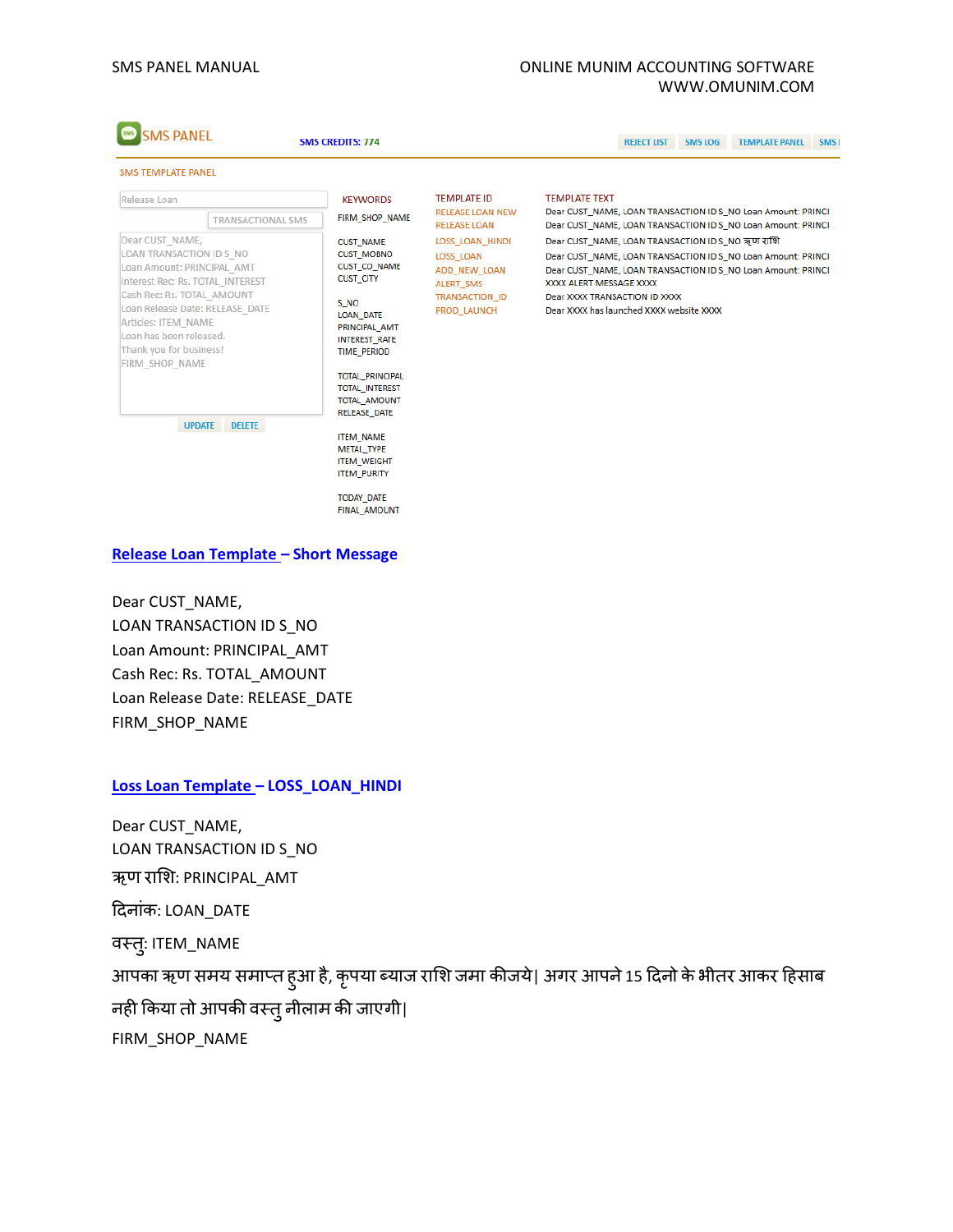#### **SMS TEMPLATE PANEL**

LOSS LOAN HINDI

**PROMOTIONAL SMS** 

Dear CUST NAME, LOAN TRANSACTION ID S NO

ऋण राशि: PRINCIPAL AMT

दिनांक: LOAN DATE

वस्तुः ITEM NAME

आपका ऋण समय समाप्त हुआ है, कृपया ब्याज राशि जमा कीजये। अगर आपने 15 दिनो के भीतर आकर हिसाब नहीं किया तो आपकी संपत्ति नीलाम की जाएगी। FIRM SHOP NAME

## **Loss Loan Template – LOSS\_LOAN**

Dear CUST\_NAME, LOAN TRANSACTION ID S\_NO Loan Amount: PRINCIPAL\_AMT Loan Date: LOAN\_DATE Articles: ITEM\_NAME Your loan period is over, please deposit some amount to continue your loan. If you will not visit our shop within 15 days, your loan will be auction. FIRM\_SHOP\_NAME

**SMS TEMPLATE PANEL** 



amount to continue your loan. If you will not visit our shop within 15 days, your loan will be auction. **FIRM SHOP NAME**